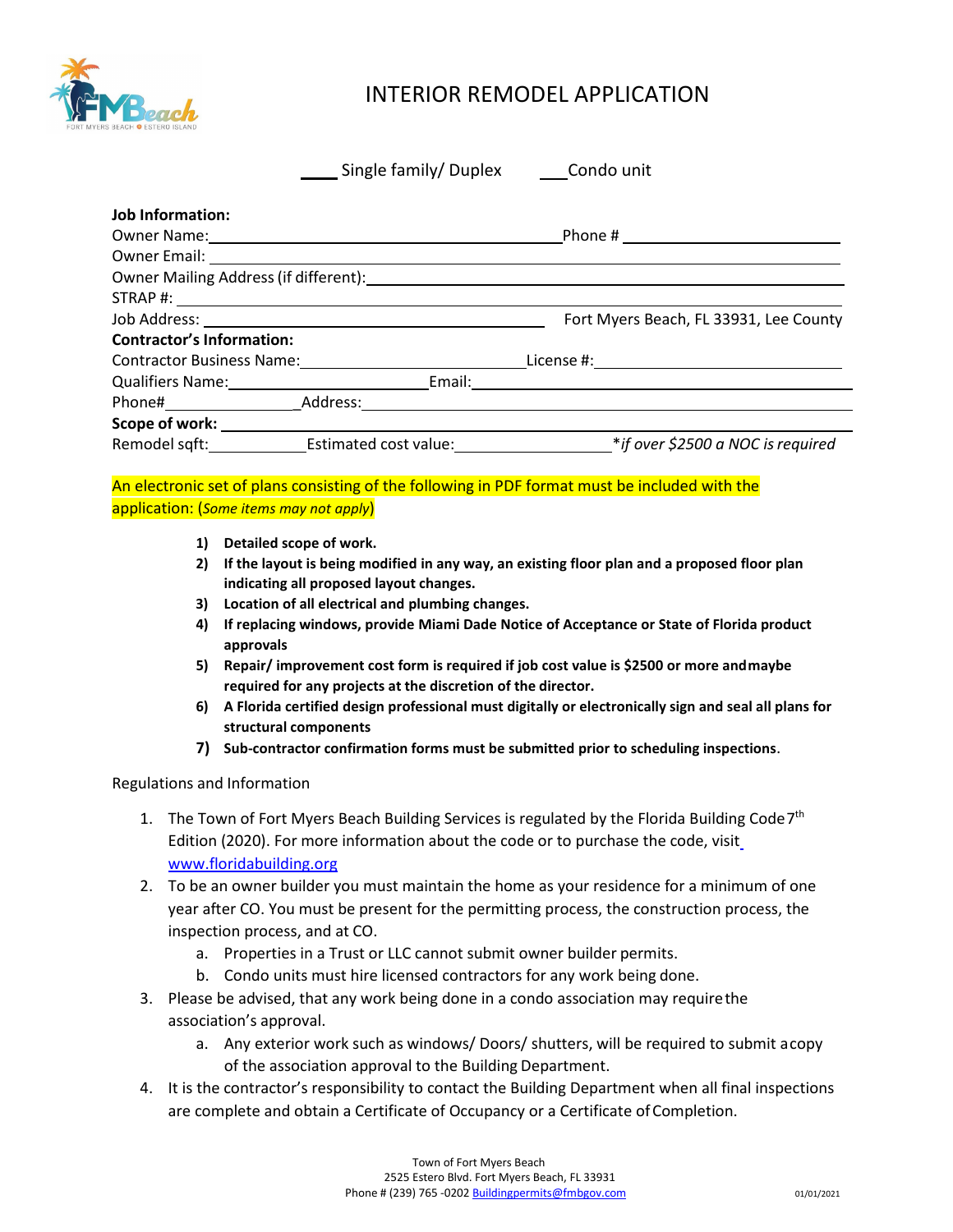# INTERIOR REMODEL APPLICATION



**Per Chapter 34. Article IV. Division 20 Lighting Standards Code**, the applicant for any development order or building permit involving exterior lighting fixtures, must submit as part of the application evidence that the proposed work will comply with the outdoor lighting standards of the Lighting Standards Code. Fully shielded, full cutoff luminaires with recessed bulbs and flat lenses are the only permitted fixtures for outdoor lighting. Additional exterior lighting is not authorized unless specifically excepted in the Town's code.

- 1. Specifically, the submission must include the following: Plans indicating the location on the premises and the type of illuminating devices, fixtures, lamps, supports, reflectors, and other devices.
- 2. A detailed description of the illuminating devices, fixtures, lamps, supports, reflectors, and other devices. The description must include manufacturer's catalogue cuts and drawings, including pictures, sections, and proposed wattages for each fixture.
- 3. All applications for development orders or building permits, except for single-family and twofamily building permits, must provide photometric data, such as that furnished by the manufacturer of the proposed illuminating devices, showing the angle of cutoff and other characteristics of the light emissions including references to the standards containedherein.
- 4. All applications for development orders or building permits, except for single-family and twofamily building permits, must provide photometrics in initial footcandles output for all proposed and existing fixtures on-site shown on a 20-foot by 20-foot grid on an appropriately scaled plan. On-site lighting to be included in the calculations must include, but is not limited to, lighting for parking lot, canopies, and building-mounted and recessed lighting along the building facades and overhangs. The photometric plan must include a table showing the average, minimum, and maximum footcandles of illumination on the site and within 50 feet of the site and the calculations deriving the averages. Evidence must be provided demonstrating that the proposed lighting plan will comply with the requirements of this code. The use of a light loss factor (LLF) is not permitted in these photometrics. This photometric plan must be coordinated with the landscape plan to identify the location of trees and other landscaping features with respect to the lighting devices. Rejection or acceptance of the photometric plan will be based on the Lighting Standards Code.

### **Per Sea Turtle Conservation Ordinance 21-03**:

Prior to issuance of a development order and/or building permit for all new structures, new construction, and improvements to existing structures seaward of the Coastal Construction Control Line as defined by F.S. § 161.053, a town approved lighting plan meeting the provisions of the Sea Turtle Conservation Ordinance 21-03 and LDC Chapter 34. Article IV. Division 20. - Lighting Standards is required.

Prior to issuance of a development order and/or building permit for all multifamily, commercial, and industrial new structures, new construction, and improvements to existing structures landward of the Coastal Construction Control Line as defined by F.S. §161.053, a town approved lighting plan meeting the provisions of this article and Chapter 34. Article IV. Division 20. - Lighting Standards is required. Lighting plan means plan view and cross section drawings describing location, number, wattage, wavelength, elevation, orientation, fixture cut sheets, and all types of proposed exterior artificial light sources, including, but not limited to, artificial lighting affixed to permanent structures, outdoor lighting, pool lighting, and internally or externally lighted signs.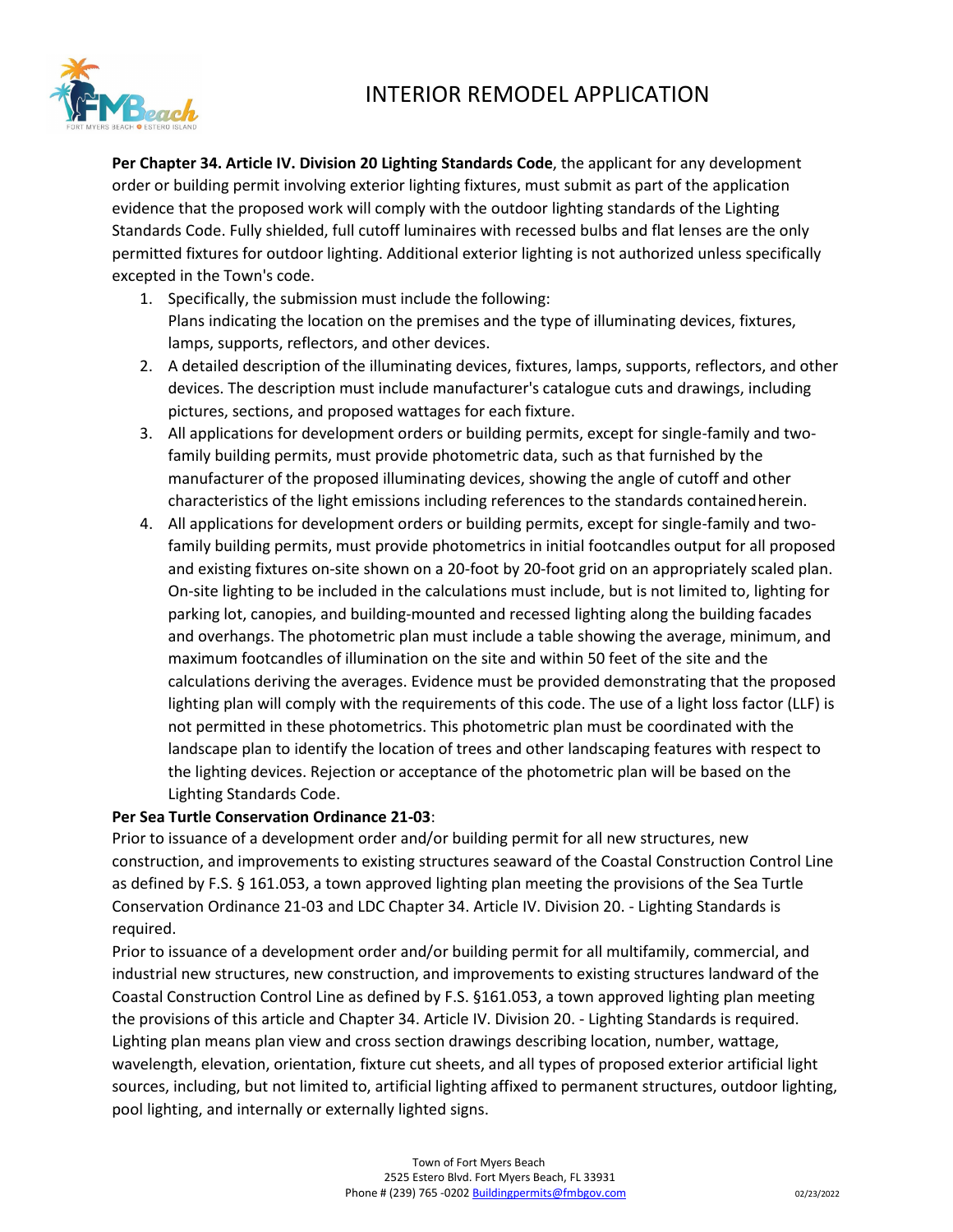## INTERIOR REMODEL APPLICATION



Long wavelength means a luminaire emitting light wavelengths of 560 nanometers or greater and absent wavelengths below 560 nanometers. Lamps that meet the definition of long wavelength through the use of filters, gels, or lenses are not permitted.

Fully shielded means a lighting fixture constructed in such a manner that the glowing elements, lamps, globes, or reflectors of the fixture are completely covered by an opaque material to prevent them from being directly visible from the beach. Any structural part of the light fixture providing this shielding must be permanently affixed.

Full cutoff means that a light fixture in its installed position does not emit any light, either directly or by reflection or diffusion, above a horizontal plane running through the lowest light-emitting part of the fixture. Additionally, the fixture in its installed position does not emit more than ten percent of its total light output in the zone between:

- (1) The horizontal plane through the lowest light-emitting part of the fixture,and
- (2) Ten degrees below the horizontal plane (80 degrees above the verticalplane).

Prior to the final inspection for a certificate of compliance pursuant to § 10-183 of the Town's LDC, siteverified footcandle readings must be provided demonstrating that the outdoor lighting, as installed, conforms with the proposed photometrics and the letter of substantial compliance provided by a registered professional engineer must include a certification that the outdoor lighting is in compliance with this code. If any outdoor light fixture or the type of light source therein is changed after the permit or development order has been issued, a change request or development order amendment must be submitted for approval together with adequate information to assure compliance with this code. This request or amendment must be approved prior to the installation of the proposed change.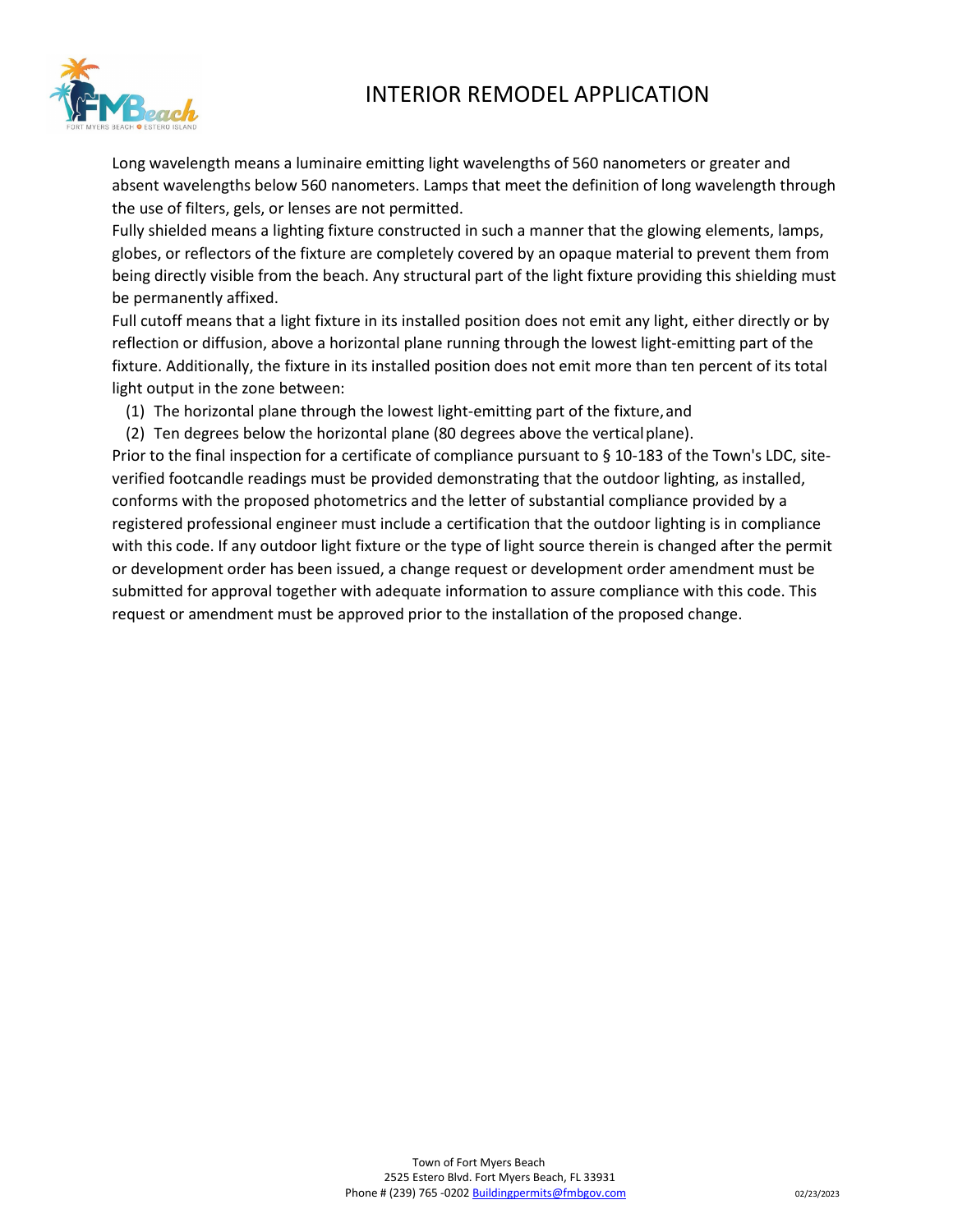

## **This page is required for ALL Building Permit Applications**

#### **ACKNOWLEDGEMENT OF TOWN OF FORT MYERS BEACH REGULATIONS BY THE QUALIFIER**

**NOTICE OF ADDITIONAL RESTRICTIONS:** In addition to the requirements of this permit, there may be additional restrictions applicable to this property that maybe found in the public records of this County, and there may be additional permits required from other governmental entities such as the Water Management District, State agencies, or Federal agencies.

WARNING OF WORK IN THE COUNTY RIGHT-OF-WAYS: This permit does not authorize construction or installation of any structure or utility, above or below ground, within any right of way or easement reserved for access, drainage or utility purposes. This restriction specifically prohibits fencing, sprinkler systems, landscaping other than sod, signs, water, sewer, cable and drainage work therein. If such improvements are necessary, a separate permit for that purpose must be obtained from the Building Department.

**INSPECTIONS**: This permit is void if the first inspection is not made within six (6) months from the date issued or if no inspection has been made for a period of six (6) months from the most recently passed inspection. The permit is void if the zoning classification is violated. Applicant agrees to comply with the sanitary regulations and understands that the proposed structure may not be used or occupied until an approved certificate of occupancy is issued. Applicant further understands that failure to obtain permit or misrepresentation of the improvements is a misdemeanor and upon conviction, applicant can be punished as provided by the law. Failure to comply with the mechanics lien law can result in the property owner paying twice for improvements

**NOTICE OF CLEARING RESTRICTIONS:** Issuance of a Demolition Permit for a structure does not authorize removal of vegetation beyond the footprint of the structure. A Demo Permit is not a clearing permit.

**WORK IN THE SPECIAL FLOOD HAZARD AREA:** Be advised that Substantial Damage/Substantial Improvement requirements will apply to structures located in the Special Flood Hazard Area with Finished Floor Elevations below the Base Flood Elevation.

**CERTIFICATION:** Application is hereby made to obtain a permit to do the work and installations as indicated. I, **THE QUALIFIER,** certify that I have not performed any work or installation prior to the issuance of a permit and that all work will be performed to meet the standards of all laws regulating construction in this jurisdiction. The permit or application fee may have additional fees imposed for failing to obtain permits prior to commencement of construction. The permit application or approved permit expires if work is not commenced within 180 days from the date of issuance. I, **THE QUALIFIER** understand that the structure cannot be used or occupied until a certificate of occupancy is issued. By signing this permit application, I, THE QUALIFIER, agree that I have been retained by the property owner to provide contracting services for the trade for which I am listed. Furthermore, it is my responsibility to notify the Building Plan Review and Inspection Division should I no longer be **THE QUALIFIER** responsible for providing said contracting services. I, **THE QUALIFIER** , agree that I understand the review and issuing of this permit does not exempt me from complying with all County Codes and Ordinances. NOTICE OF COMMENCEMENT INFORMATION Per Florida Statutes 713.135 a Notice of Commencement (NOC) is required for construction of improvements totaling more than \$2,500, with certain exceptions. For A/C Repairs or Replacements a notice of commencement is required for improvements more than or equal to \$7,500. The applicant shall file with the issuing authority prior to the first inspection either a certified copy of the recorded NOC or a notarized statement that the NOC has been filed for recording, along with a copy thereof. In order to comply with the state requirement, permits will be placed in inspection hold until proof of the NOC is filed with the building permitting and inspection department. The issuing authority shall not perform or approve subsequent inspections until the applicant files by mail, facsimile, hand delivery, email or any other means such as certified copy with the issuing authority.

**WARNING TO OWNER**: **YOUR FAILURE TO RECORD A NOTICE OF COMMENCEMENT MAY RESULT IN YOUR PAYING TWICE FOR IMPROVEMENTS TO YOUR PROPERTY. A NOTICE OF COMMENCEMENT MUST BE RECORDED AND POSTED ON THE JOB SITE BEFORE THE FIRST INSPECTION. IF YOU INTEND TO OBTAIN FINANCING, CONSULT WITH YOUR LENDER OR AN ATTORNEY BEFORE RECORDING YOUR NOTICE OF COMMENCEMENT.**

#### **Job Street Address:**

I, (Qualifier), hereby certify that all answers to the questions in this registration and any supplementary information attached to and made part of this registration is honest and true.

**Typed or printed name of Qualifier Signature of Qualifier**

**STATE OF \_\_\_\_\_ \_\_\_\_\_ COUNTY OF \_\_\_\_\_\_\_\_\_\_\_\_\_\_\_\_**

The foregoing instrument was certified and subscribed before me by means of physical presence

OR online notarization, this day of , 20 , by

who is personally known to me OR\_\_\_\_\_\_who has produced

as identification.

Notary Public Signature (SEAL)